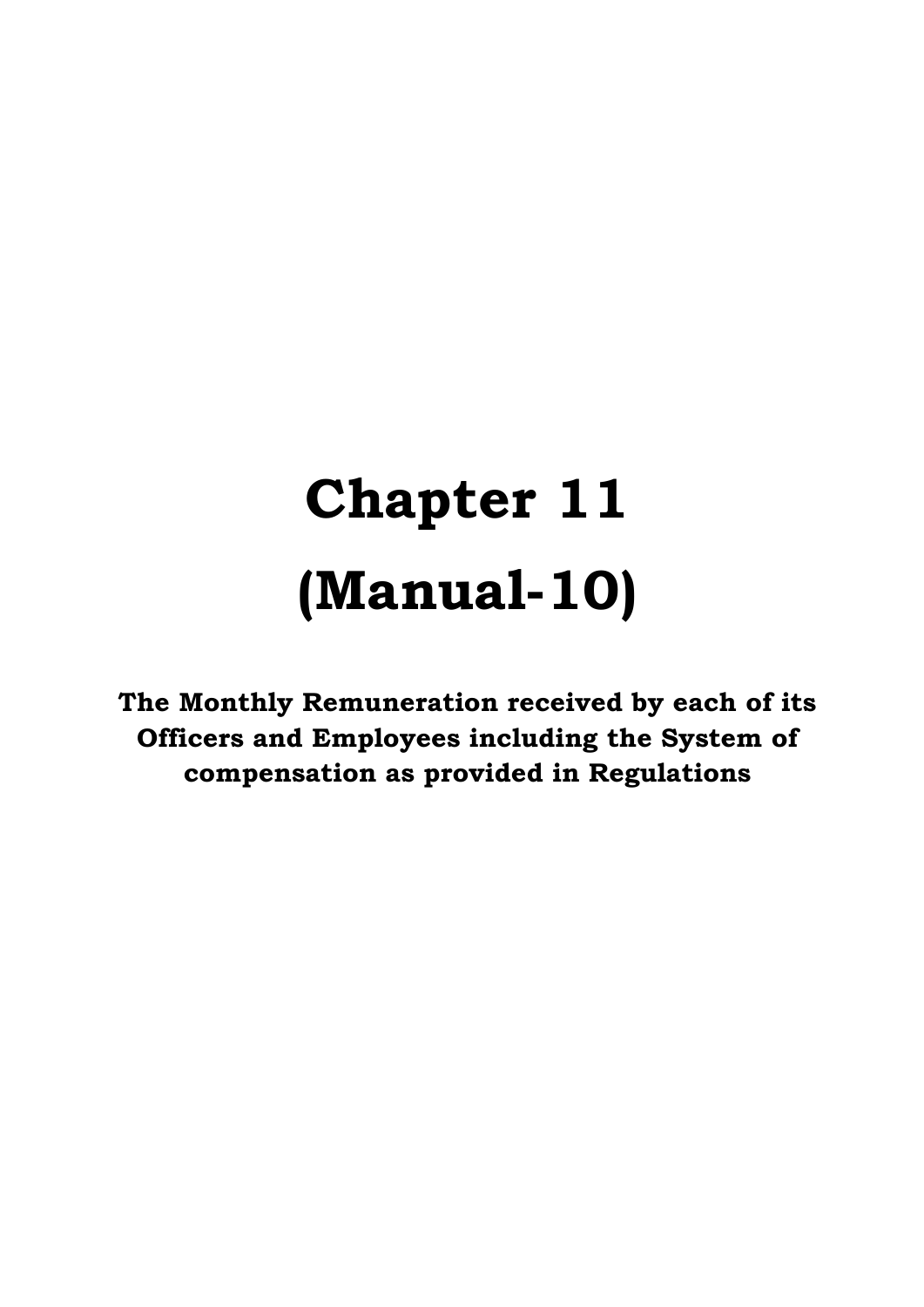11.1. The monthly remuneration to the officers and employees of this Department are in accordance with the notifications/guidelines/ instructions issued from time to time by the Government of Odisha. This Department has not adopted any independent policy for the remuneration of its officers and officials.

| $\overline{\mathsf{SI}.}$ | Name of the officers/                | <b>Designation</b>                            | Pay-Band                       | Grade pay  |
|---------------------------|--------------------------------------|-----------------------------------------------|--------------------------------|------------|
| No.                       | employees                            |                                               |                                |            |
| (1)                       | (2)                                  | (3)                                           | (4)                            | (5)        |
| 1.                        | Vacant                               | CEO, Odisha                                   |                                |            |
| $\overline{2}$ .          | Sri Ashok Kumar Pruseth,<br>OAS (S), | Joint CEO-cum-Jt.<br>Secretary to Government. | PB-4 (Rs.37400-<br>67000/-)    | Rs.7600/-  |
| 3.                        | Sri Raghuram R. Iyer,<br>OAS-I (SB)  | Deputy CEO-cum-Deputy<br>Secretary            | PB-3 (Rs.15,600-<br>$39,100/-$ | Rs.6600/-  |
| $\overline{4}$            | Md. Quamrul Haque, OAS-<br>I(SB)     | Deputy CEO-cum-Deputy<br>Secretary            | PB-3 (Rs.15,600-<br>$39,100/-$ | Rs.6600/-  |
| 5.                        | Sri Prasanna Kumar<br>Mishra         | Desk Officer, Budget                          | PB-2 (Rs.9300-<br>$34800/-$    | Rs.4600/-  |
| 6.                        | Sri Rabindranath Mohanty             | Desk Officer, Revision                        | PB-2 (Rs.9300-<br>$34800/-$    | Rs.4600/-  |
| 7.                        | Sri Sudarsan Nayak                   | Desk Officer, DDO & PIO                       | PB-2 (Rs.9300-<br>$34800/-$    | Rs.4600/-  |
| 8.                        | Sri Rajakishore Rout                 | <b>Section Officer</b>                        | PB-2 (Rs.9300-<br>$34800/-$    | Rs.4200/-  |
| 9.                        | Sri Khirod Kumar Baral               | <b>Section Officer</b>                        | PB-2 (Rs.9300-<br>$34800/-$    | Rs.4200/-  |
| 10.                       | Sri Binaya Ku. Sahoo                 | <b>Assistant Section Officer</b>              | PB-2 (Rs.9300-<br>$34800/-$    | Rs. 4200/- |
| 11.                       | Sri Nihar Ranjan<br>Mohapatra        | <b>Assistant Section Officer</b>              | PB-2 (Rs.9300-<br>34800/-)     | Rs. 4200/- |
| 12.                       | Sri Trinath Maharana                 | <b>Assistant Section Officer</b>              | PB-2 (Rs.9300-<br>$34800/-$ )  | Rs. 4200/- |
| 13.                       | Rukshana Begum                       | <b>Technical Assistant</b>                    | PB-2 (Rs.9300-<br>$34800/-$ )  | Rs. 4200/- |
| 14.                       | Sri Shiba Prasad Das                 | Superintendent Level-II                       | PB-2 (Rs.9300-<br>$34800/-$ )  | Rs. 4200/- |

## **MONTHLY REMUNERATION TO THE OFFICERS AND EMPLOYEES OF HOME (ELECTIONS) DEPARTMENT.**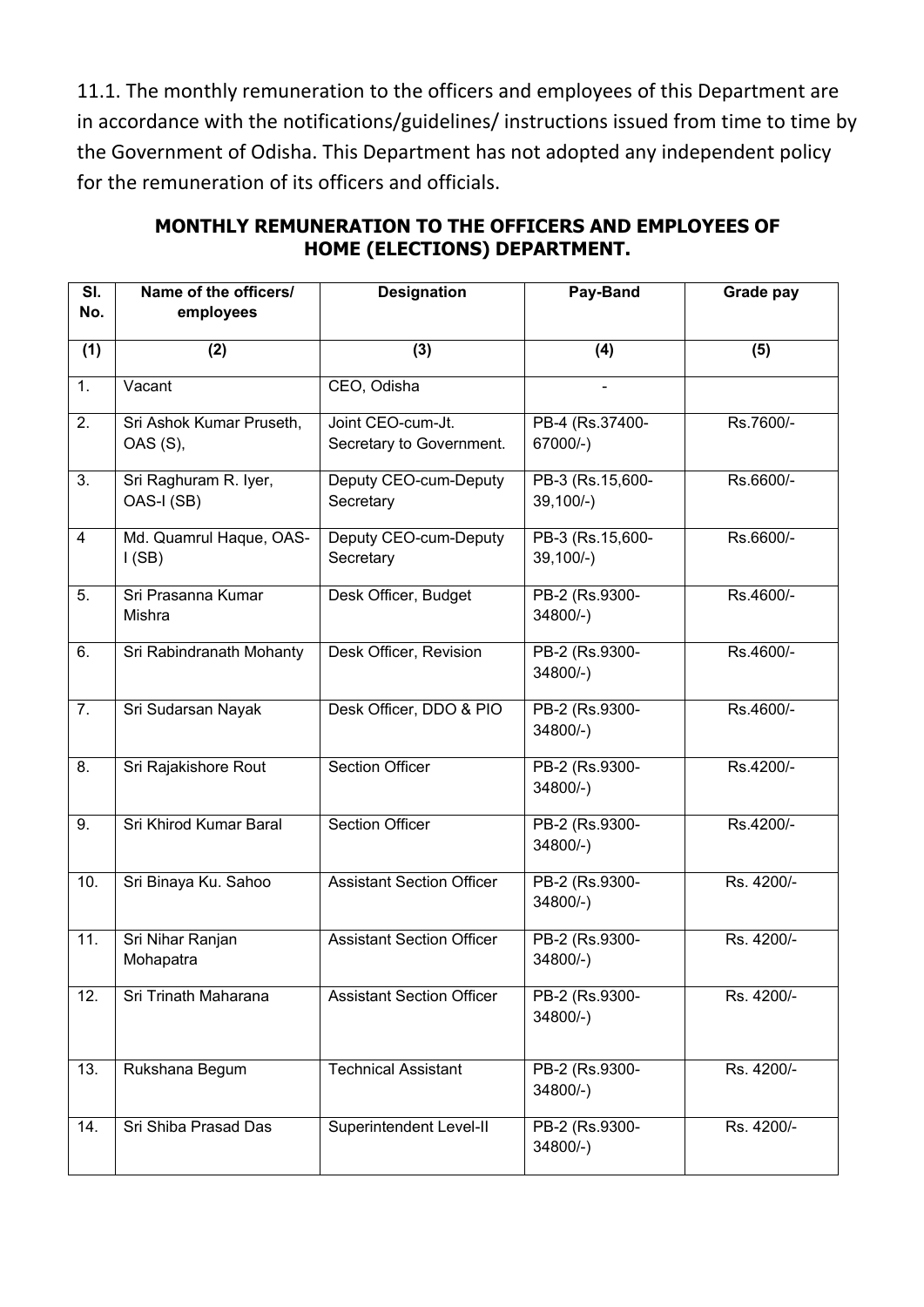| $\overline{\mathsf{SI}.}$<br>No. | Name of the officers/<br>employees | <b>Designation</b>      | Pay-Band                      | Grade pay |
|----------------------------------|------------------------------------|-------------------------|-------------------------------|-----------|
|                                  |                                    |                         |                               |           |
| (1)                              | (2)                                | (3)                     | (4)                           | (5)       |
| 15.                              | Sri Basanta Kumar<br>Tripathy      | Senior Grade Typist     | PB-1 (Rs.5200-<br>$20200/-$ ) | Rs.2400/- |
| 16.                              | <b>Trilochan Mohanty</b>           | Senior Grade Typist     | PB-1 (Rs.5200-<br>$20200/-$   | Rs.2400/- |
| 17.                              | Sri Dillip Kumar Nanda             | Mechanic                | PB-1 (Rs.5200-<br>$20200/-$ ) | Rs.2000/- |
| 18.                              | Sri Baidhar Murmu                  | Mechanic                | PB-1 (Rs.5200-<br>$20200/-$ ) | Rs.2000/- |
| 19.                              | Sri Santosh Kumar Naik             | Junior Grade Diarist    | PB-1 (Rs.5200-<br>$20200/-$ ) | Rs.1900/- |
| 20.                              | Sri Nakul Naik                     | <b>Driver</b>           | PB-1 (Rs.5200-<br>$20200/-$   | Rs.1900/- |
| $\overline{21}$ .                | <b>Sri Dillip Digal</b>            | <b>Driver</b>           | PB-1 (Rs.5200-<br>$20200/-$   | Rs.1900/- |
| 22.                              | Smt. Binapani Prusti               | Peon (under suspension) | IS (Rs.4440-7440)             | Rs.1300/- |
| 23.                              | Sri Santosh Kumar Majhi            | Peon                    | IS (Rs.4440-7440)             | Rs.1300/- |
| 24.                              | Sri Prana Bandhu Chatter           | Peon                    | IS (Rs.4440-7440)             | Rs.1300/- |
| 25.                              | Sri Jogi Naik                      | Sweeper                 | IS (Rs.4440-7440)             | Rs.1300/- |